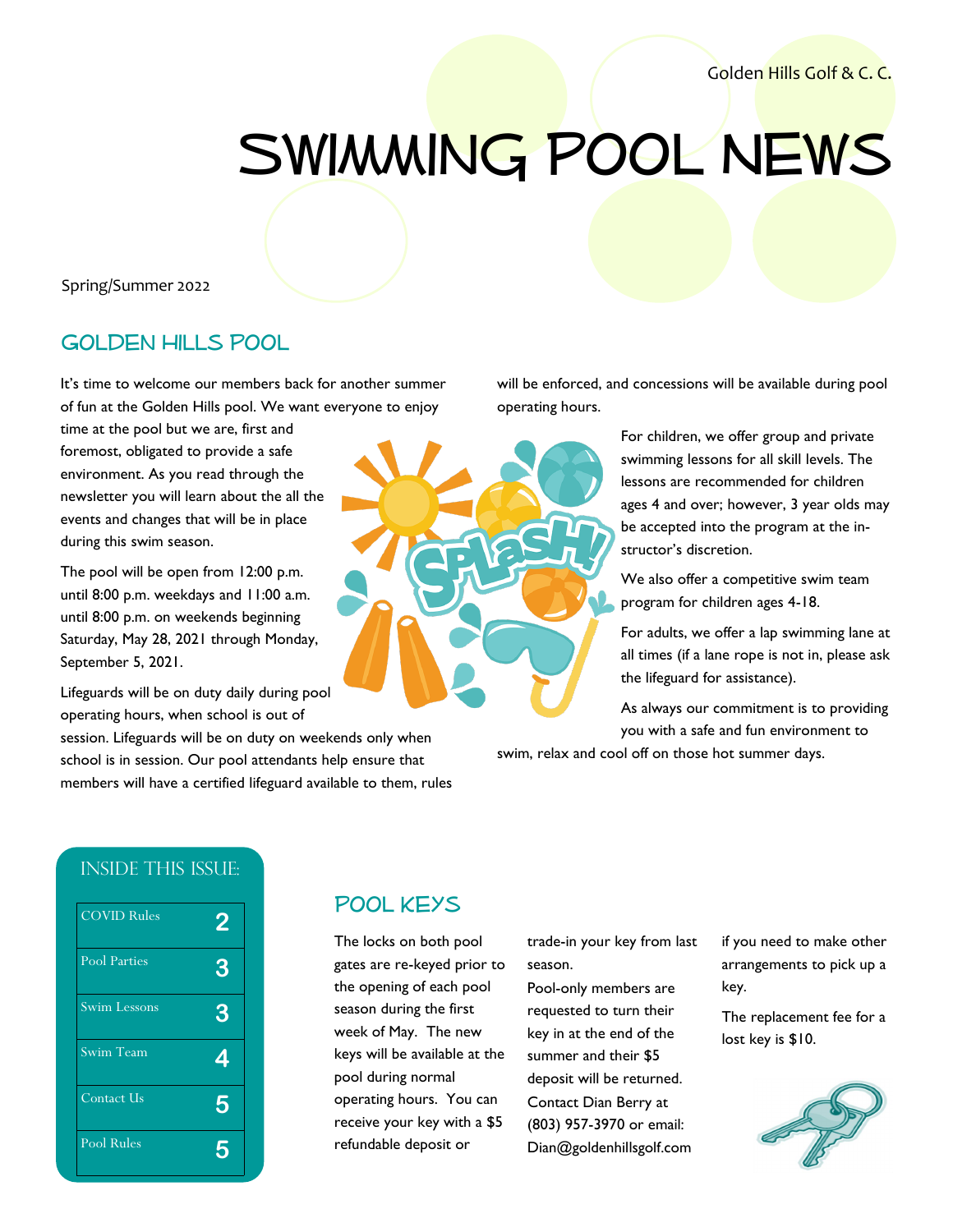# Changes to pool operation ~ covid-19

Guidance for opening the pool for the 2022 season, due to COVID-19, requires the strict adherence to the following:

- A pool use waiver must be completed prior to entry to the pool for the 2022 swim season.
- Do not congregate with others prior to entering or after leaving the pool deck
- Wear your swim suit to and from the pool. Do not change at the pool
- Two (2) guest will be allowed per household and must be registered upon entry.
- No pool floats will be allowed with the exception of noodles. Do not share noodles or other personal items brought to the pool with others
- Picnic tables, umbrellas and lounge chairs will be in place. They will be positioned to keep everyone safely distanced apart. DO NOT move tables or chairs from their position on the deck.
- The baby pool will be limited to 3 swimmers
- Parents will not be allowed on the pool deck during their child's swim lesson or swim team participation. After dropping your child off

please return to your vehicle or designated viewing area outside the pool fence

- The shower and water fountain will be operational during the swim season
- Lost and found will not be provided. Please be sure to pack all your belongings prior to leaving. Items left behind will be discarded
- Person to person interaction between members of separate households should be limited & social distancing of 6 ft. is recommended
- A sanitation station will be provided

## **COVID-19 WARNING**

- The danger of exposure to the coronavirus that causes COVID-19 exists • By entering the pool, you take responsibility for your own protection and for disinfecting your hands and anything you touch in the pool area
	- Do not use the pool if you have a cough, fever or other symptoms of illness

## Lifeguard hours

Lifeguards will be on duty

12:00pm - 8:00pm and on

Saturday & Sunday from

11:00am - 8:00 pm

Monday - Friday from

Pool Hours

12:00pm - 8:00pm Mon - Fri

11:00am - 8:00pm Sat - Sun

*\*No one is allowed on the premises after 8:00 pm. The property is monitored for security & patrolled by law enforcement to detect any violations.*

## Pool Closings

The pool will close at 4:00pm on dates that home meets are scheduled at Golden Hills for the swim team. Meets are held on Monday & Thursday evenings. See page 4 for the meet schedule.

## Stop the spread of

### COVID-19

- ✓Wash/Sanitize your
- hands often
- ✓Avoid touching your
- eyes, noise & mouth
- ✓Cover your cough or
- sneeze
- ✓Stay home if you feel sick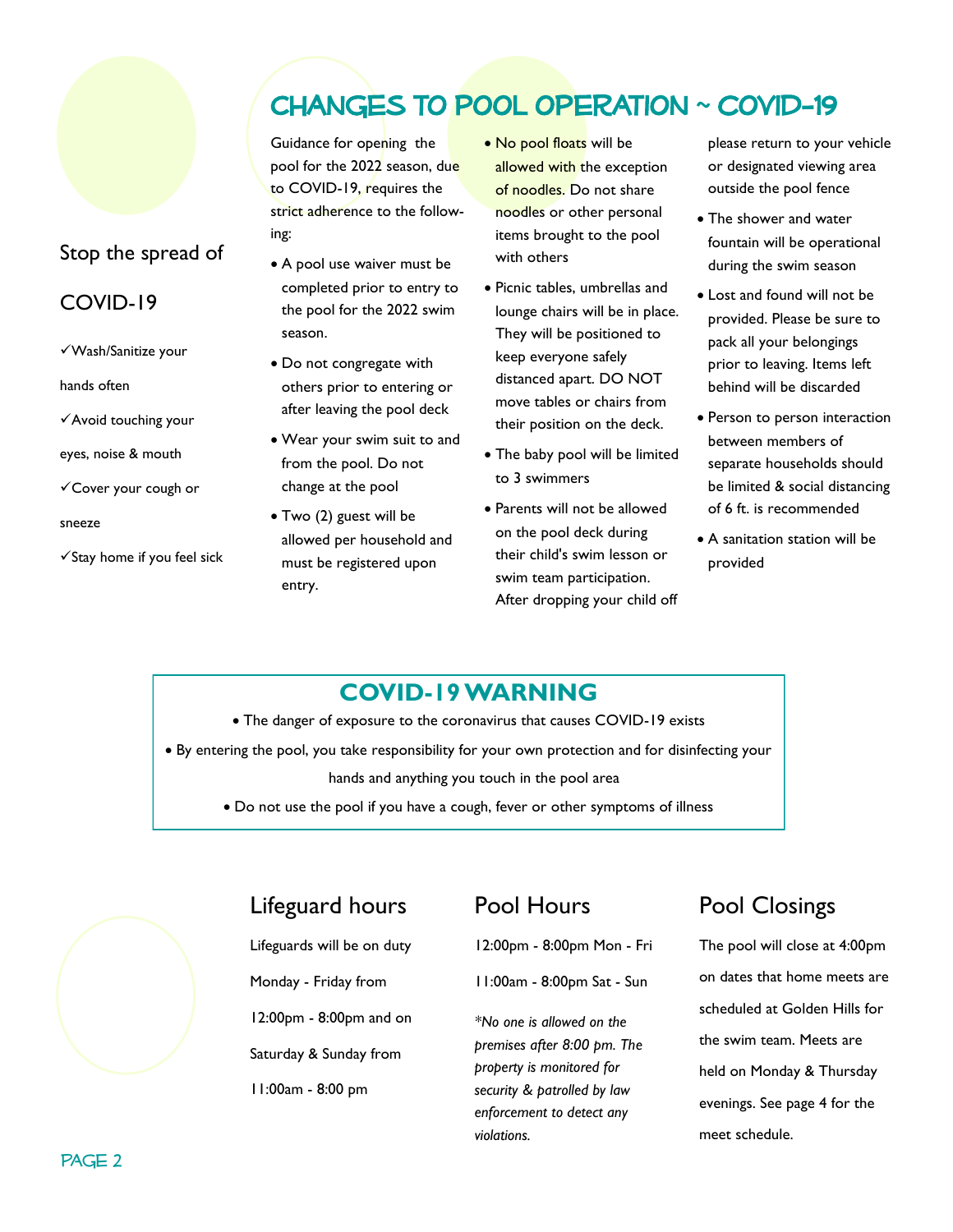## Pool Party Guidelines and reservations

We are pleased to offer several options for pool parties. The following guidelines apply:

Pool party attendees must be limited because the pool is a shared facility and other members may be accessing the pool during your party. Parties with 10 or fewer guests can be scheduled on weekdays between the hours of 12:00 - 5:00 p.m. for a total cost of \$35. Daytime parties of 10 or fewer guests may be scheduled on Saturday and Sunday afternoons at the discretion of Club management. Evening parties may be held for up to 20 guests and can be scheduled nightly between

the hours of 5:00 - 9:00 p.m. for a total cost of \$60.



Parties are limited to two hours unless otherwise approved by Club management. Pool party registration forms & payments must be received at least 1 week prior to the event. Check the

swim tab, then "Calendar" to check for available dates or "Pool Party Reservations" to make a request, on our website at www.GoldenHillsGolf.com

Parties are scheduled on a first-come, first-served basis.

#### **A party is not confirmed until notification is received from the Pool Manager.**

If you need to cancel or if the weather is unfavorable prior to the start of the party, all money will be refunded. If a party is scheduled and is cancelled after starting due to weather conditions, you will receive a pro-rated refund.

## Swimming Lessons

Group swimming lessons will be **Adv. Beginners: Ages 4 - 7** offered in two-week sessions; each session consists of eight 30 -minute lessons. Private lessons are also available upon request.

#### **Beginners: Ages 3 – 6**

Swimmers will learn to submerge face, blow bubbles, float on front and back, and kick.

Swimmers should already be able to float and will learn to glide with kicking action, plus basic arm and leg techniques for front and back swimming.

**Intermediate: Ages 5 – 8** Lessons will focus on freestyle and backstroke technique, rhythmic breathing, and racing dives.

#### **Competitive: Ages 7+**

Swimmers will learn all four competitive strokes, racing dives, turns, and endurance.

Note: ages are guidelines only; there will be exceptions.

For more information, go to GoldenHillsGolf.com or contact Ashley Dunnavant at ashleydunnavant@hotmail.com



## Swimming Lesson Class Schedule

**2022 CLASS Schedule**

**Session 1**: June 6 - June 16 Monday - Thursday **Session 2: June 20- June 30** Monday - Thursday **Session 3**: July 4– July 14 Monday - Thursday **Session 5**: July 18 – July28 Monday – Thursday **Class Times Offered**: 11:00 – 11:30 a.m. 11:30 - 12:00 p.m.

**Evening Sessions: Session 4**: July 4 - July 14 **Session 6**: July 18 - July 28 6:00-6:30pm & 6:30-7:00pm

**Cost**: Members \$70\* Non-members \$90\* *\*cost is per two-week session*

Make-up lessons will be offered only in the event of inclement weather.

**Private lessons** are available: \$30 per ½ hour (one child) \$50 per ½ hour (2 children)

Registration forms available at **www.goldenhillsgolf.com**

Contact **Ashley Dunnavant**  with questions at ashleydunnavant@hotmail.com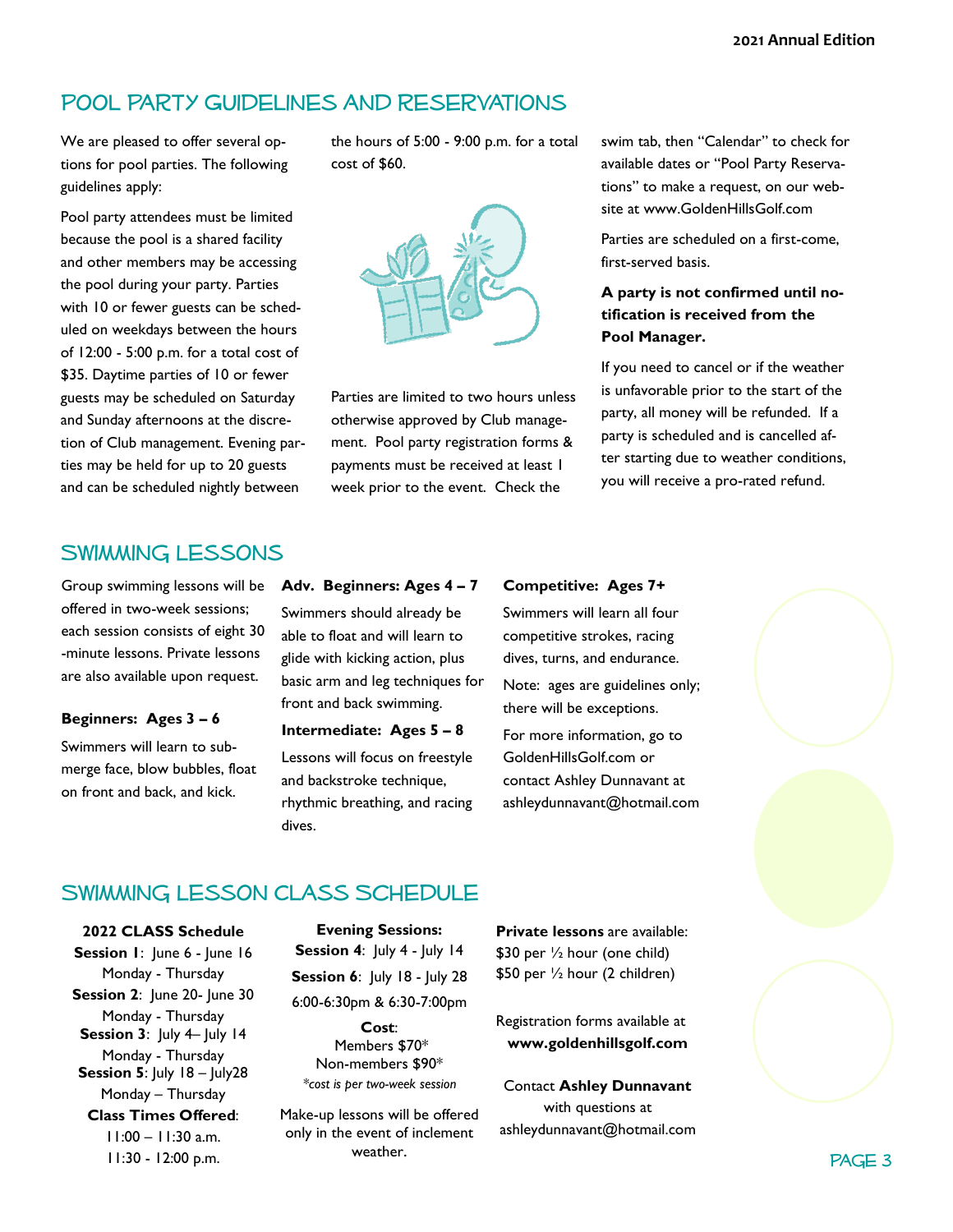## GOI DEN HILLS GATORS SWIM TEAM

The Golden Hills Swim Team is a member of the Columbia Swim League and is open to swimmers ranging in age from 4 to 18 years. We encourage all swimmers to participate, regardless of skill or ability. Through dedication and hard work, swimmers are motivated to attain their maximum potential.

Since joining the Columbia Swim League in 2000, coaches and parents have worked to develop a successful program at Golden Hills. It is our desire to encourage the sport of swimming and for all swimmers to improve and excel. Those who attend practices regularly and display a positive attitude are given an opportunity to compete at a level appropriate for their skills.

Our success is the result of strong parental involvement and a dedicated coaching staff. Parents and coaches work closely together to help our youth meet or exceed their personal goals. We believe in

proper swimming

teaching

techniques and good sportsmanship, and in creating a safe, fun environment for all members and visitors to enjoy. We are proud to offer two

L

training alternatives: Competitive Team and Developmental Team.

To participate on the Competitive Team, swimmers must be between the ages of 4 & 18, be able to swim one length of the 25 meter pool unassisted &

swim comfortably with their face in the water. While stroke development and teaching are a very important part of what our coaches do, with a large group of swimmers, it is not reasonable to expect them to

> be in the water teaching one on one. That is neither

fair nor safe for the

other swimmers. We recommend the Development Team for those swimmers who do not meet the minimum swimming requirements but would still like to participate on the team. No refunds will be offered after the first meet.

Participation on the Development Team requires that a swimmer be between the ages of 4 & 10 & be comfortable going under the water. The

development team is designed as an introduction to competitive swimming.

The Competitive Team will practice five times per week and members are encouraged to participate in as many swim meets as possible. The Development Team will meet three times per week and will provide swimmers with the basics of competitive swimming including stroke technique drills for all 4 competitive strokes, starts and turns. Once they are able to swim the length of the pool unassisted, they may participate in B Meets. For more information, visit our swim team website located in the swim section at www.goldenhillsgolf.com or contact Jennifer McLeod, *Head Coach*, at goldenhillsgators@gmail.com

*"At Golden Hills, we encourage all swimmers to participate, regardless of skill or ability"*

## SWIM TEAM SUMMER SCHEDUI E

#### **Practices**:

Practices will be held after school on Mondays, Wednesdays & Fridays from May 18 to June 3:

 5:00 - 5:30 pm Dev. (I & II) 5:30 - 6:30 pm Beg/Int 6:30 - 7:30 pm Jrs/Srs

Morning practice times will begin on June 6<sup>th</sup> as follows:

Mon/Wed/Fri 8:00-8:30am Mon-Fri 8:30-9:30am Beg/Int Mon-Fri 9:30-10:45am Jr/Sr

Note: Swimming ability will determine which group you practice with.

#### **Calendar:**

**March 15** - Early registration **April 1 -** Open registration begins for new members **April 24 -** Swim Suit Try-On **May 15** - Parent Meeting 5:00 pm Develop Team 5:30 pm Competitive Team

**May 18**- Practice begins **June 6** - Regular morning

practice times begin

**July 8** - Last day of practice

**\*\* July 9-10—City Meet at USC**

#### **Swim Meets:**

All dual ("A") & exhibition ("B") meets will begin at 6:00 p.m.; swimmers should arrive at 4:45 for home meets & 5:00 for away meets

#### **2022 Meet Dates & Locations A Meets:**

June 2 - @Timberlake June 9 - @ Edeenwood June 16 - vs. Forest Lake June 23 - vs. Top Spin June 30 - vs. Governor's Grant **B Meets:** June 6 - vs. Murraywood June 13 - vs. CCL June 20 - @ Quail Valley June 27 - Quail Hollow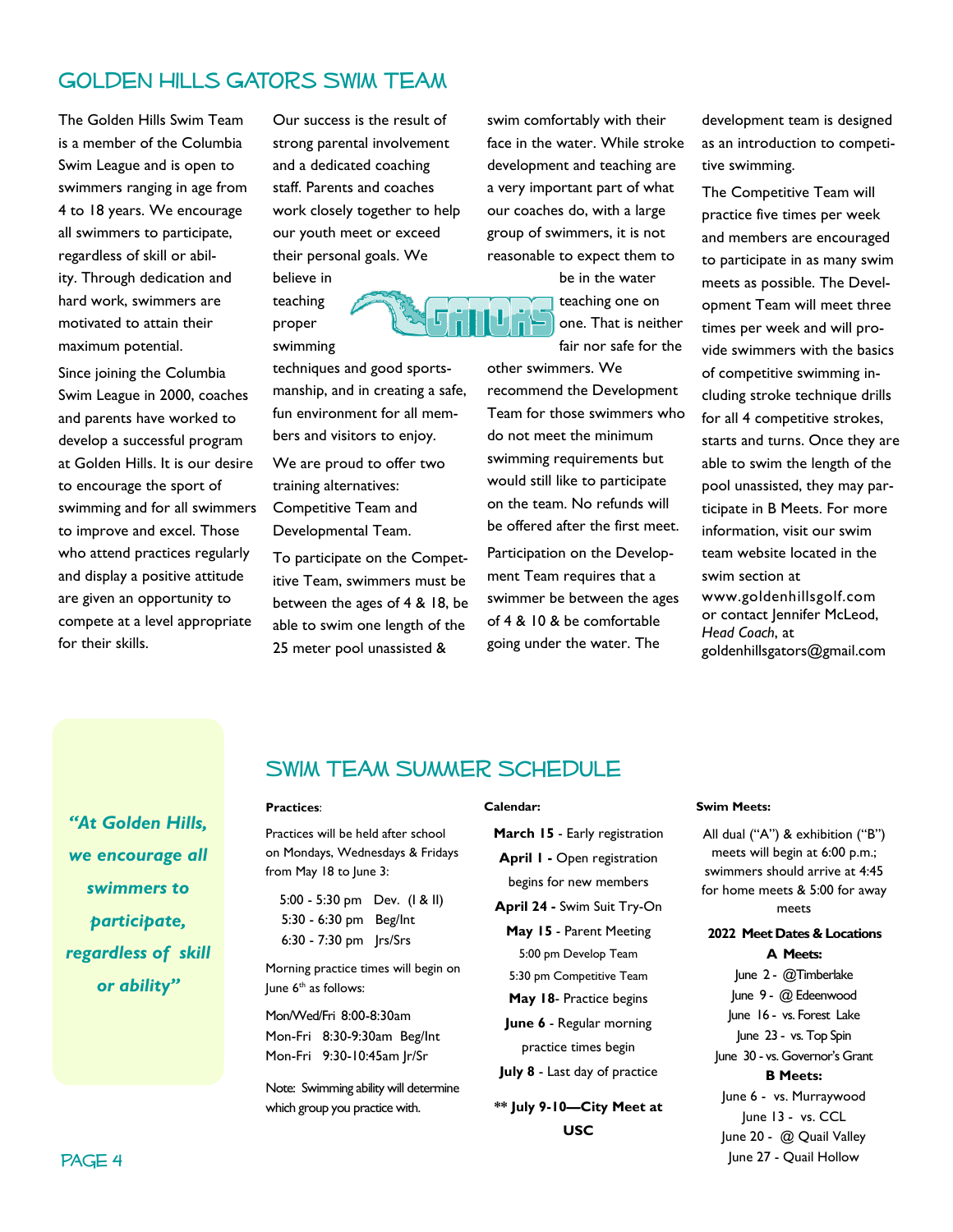#### Golden Hills Golf & C. C.



Membership: (803) 957-3970 info@goldenhillsgolf.com

Pool: (803) 785-2042

**Swim Team:**  goldenhillsgators@gmail.com

**Swim Lessons:**  *Group:* ashleydunnavant@hotmail.com *Private:* ashleydunnavant@hotmail.com

> 100 Scotland Drive Lexington, SC 29072

## Facility Rules per DHEC

- 1. There will be no solo swimming
- 2. There should be no running, boisterous or rough play
- 3. No person under the influence of alcohol or drugs should use the pool.
- 4. There should be no spitting or blowing nose in the pool.
- 5. Persons with diarrheal illness or nausea should not enter the pool.
- 6. Persons with skin, eye, ear, or respiratory infections should not enter the pool.
- 7. Persons with open lesions or wounds should not enter the pool.
- 8. No animals or pets allowed in the pool.
- 9. No glass allowed in the pool or on the deck.
- 10. No children should be in the pool without supervision.
- 11. You should take a shower before entering the pool.
- 12. This pool is open from 12:00 am - 8:00 pm weekdays and 11:00 am - 8:00 pm on weekends.
- 13. The maximum number of swimmers allowed in the pool is 125.
- 14. A first aid kit is located in the Lifeguard Room.
- 15. An emergency phone is located outside the Lifeguard Room.



## Golden Hills: additional Pool Rules & Regulations

- 1. Pool privileges are restricted to members and guests. **ALL members must register upon entering pool area.**
- 2. All children under age 12 must be accompanied by an adult.
- 3. Guest fees are \$3.00 per guest; children under 2 are free. This charge will be billed to your account (Club and Social Members). Cash will be required from Pool-Only members.
- 4. Guests are anyone other than members and their immediate family living in the same household. There will be no charge for sitters or nannies of members' children.
- 5. Members may bring two (2) guests per day (per household membership - not per member).
- 6. Swim Diapers are required for children who are not potty trained. If a child has an accident in the pool requiring the pool to close, the member will be required to pay an "Accidental Fee" of \$175.00.
- 7. Only employees are allowed to enter the pump room, equipment

room, and lifeguard room.

- 8. During the hourly 10-minute lifeguard break, adults will be allowed to remain in the pool. Children under 17 will not be permitted to swim unless they are a certified lifeguard.
- 9. Coolers are allowed at the pool; however, absolutely no glass is allowed inside the gate .
- 10. Smoking is banned at the pool and its outer perimeter.
- 11. The lifeguards shall have discretionary authority to discipline children using the following guidelines:
	- First Offense: Sit out of pool for 10 minutes.
	- **Second Offense:** Leave pool area for one day.
	- **Third Offense:** Loss of pool privileges for one week.
	- **Fourth Offense or flagrant abuse of rules:** Must appear before management with parents.